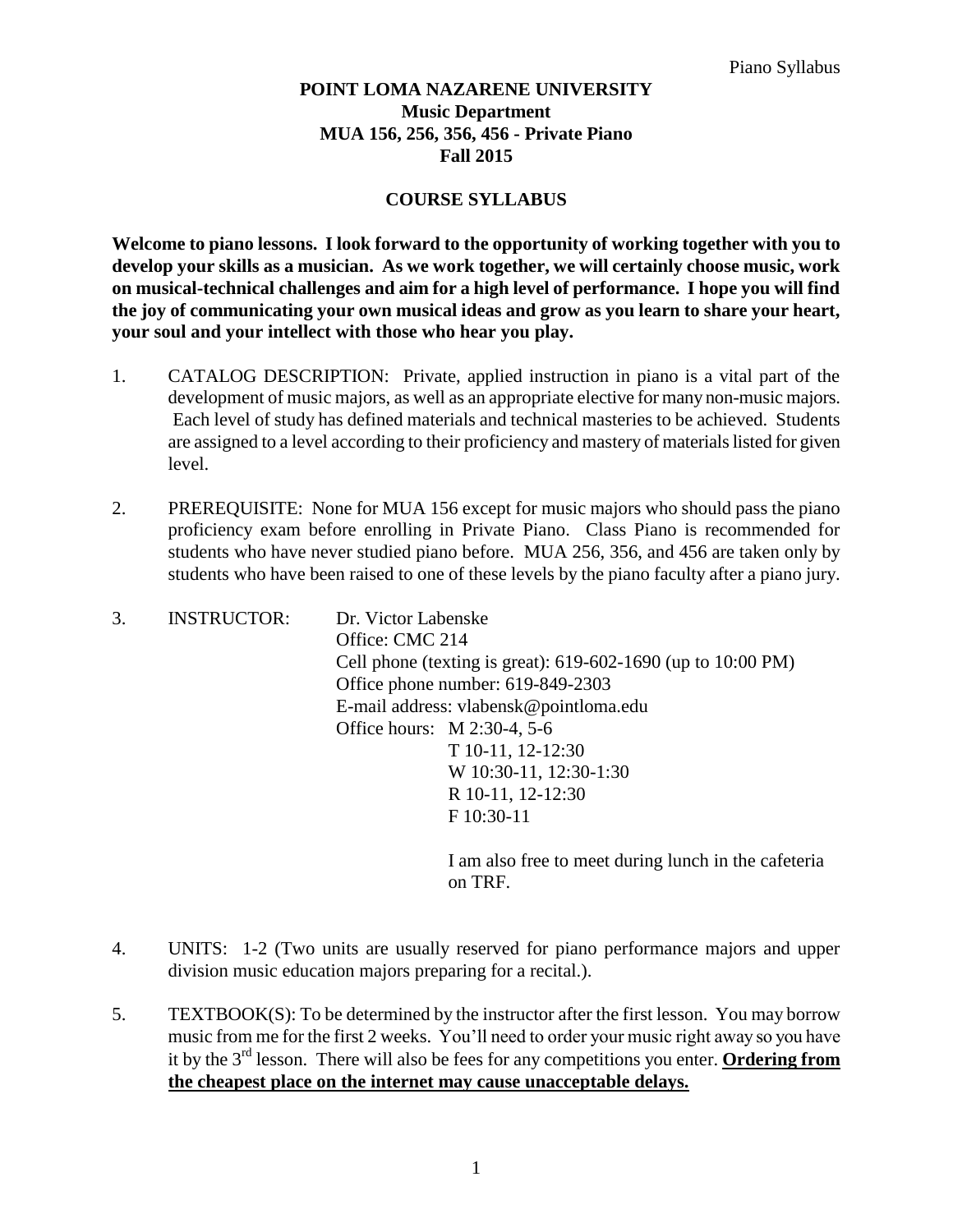Music may be purchased from:

Lovley Music 858-277-5754 MR Music Notes 619-283-2001 Pepper Music [http://www.pianoatpepper.com/catalog/pap\\_index.jsp](http://www.pianoatpepper.com/catalog/pap_index.jsp) Sheet Music Plus [http://www.sheetmusicplus.com](http://www.sheetmusicplus.com/)

- 8. OTHER MATERIALS NEEDED FOR CLASS: A metronome and possibly manuscript paper.
- 9. POSITION OF COURSE IN COLLEGE CURRICULUM: All piano performance majors are required to take Private Piano; it is an option for meeting the private lesson requirement for other music majors. Music majors and non-music majors desiring to continue developing their piano skills often take Private Piano as an elective.
- 10. STUDENT LEARNING OUTCOMES:\*
	- Attain mastery of technical exercises and etudes appropriate to student's class level and degree program stipulated in the Music Student Handbook, as demonstrated by successful completion of the technique portion of the jury exam with a grade of "B" or better.
	- Cultivate technical and interpretive skills needed to perform repertoire from contrasting historical periods in accordance with the level and scope expectations (required number of pieces and duration) stipulated in the Music Student Handbook, as demonstrated by successful completion of the repertoire portion of the jury with a grade of "B" or better.
	- Develop performance skills, such as memorization and stage presentation, through the application of practice strategies and creative problem solving, as demonstrated by satisfactory performance participation in piano forum and department recitals; successful completion of the repertoire portion of the jury with a grade of "B" or better.

\* Students who are not required to perform a jury exam for the piano faculty will be evaluated solely according to the items in #12 below.

11. METHODS USED IN THE COURSE: Ordinarily lesson assignments will include new, continuing and review repertoire, as well as technique and memorization assignments. Each week, I'll evaluate your progress and we'll discuss areas for improvement. I'll record a weekly grade in consultation with you on the basis of your completion of weekly assignments.

## 12. COURSE REQUIREMENTS AND EVALUATION

- **Weekly Grade** The 2 components listed below will be averaged together to create a grade for each lesson after lesson #1.
	- o *Practice hours and days*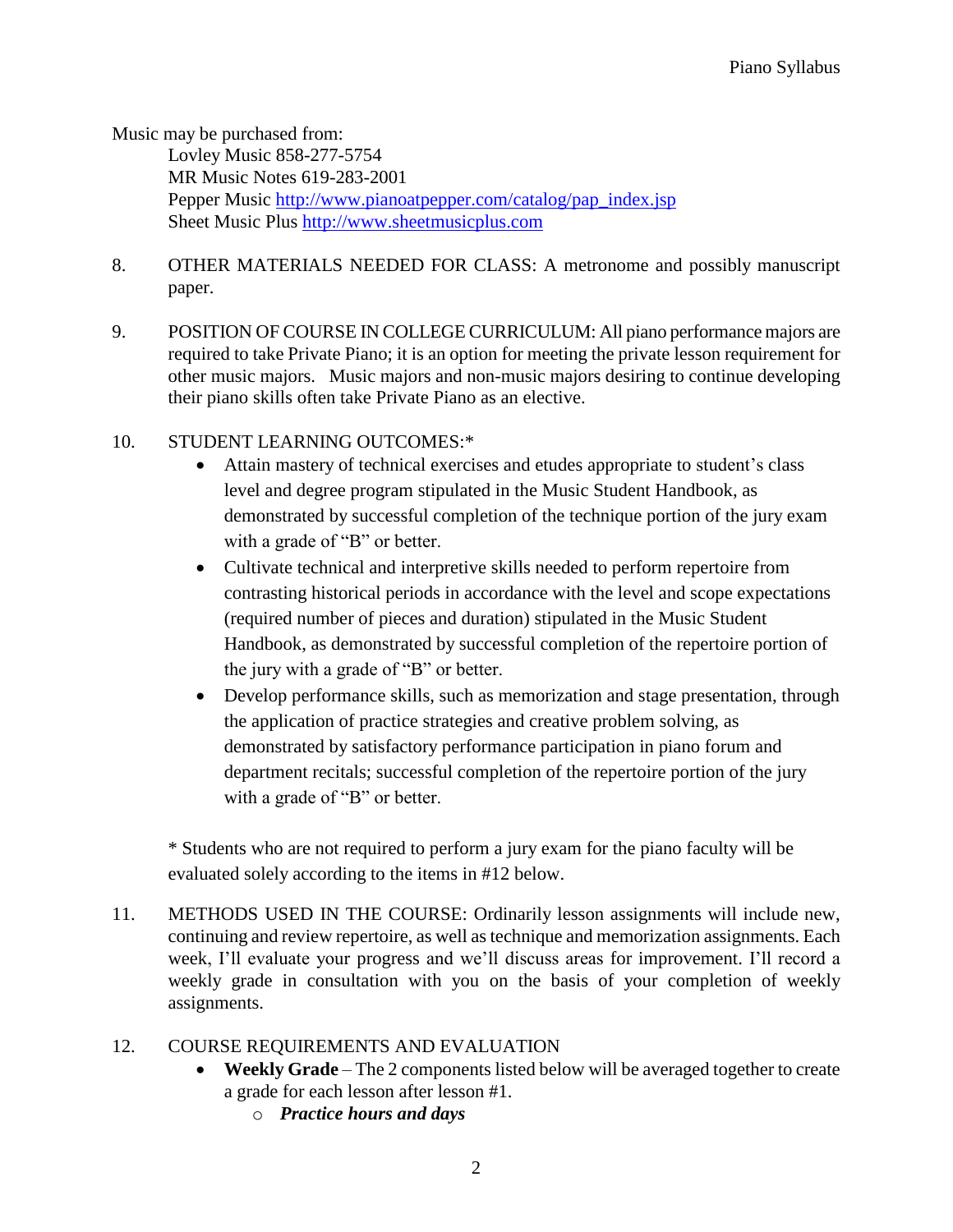- Each week at your lesson, you will report the number of hours and the number of days you practiced over the past week
- If you are studying for 1-unit, you are expected to practice a minimum of 6 hours per week, 6 days per week. Upper division students will likely set a higher goal.
- I'll average the hours and days practiced with the goal set for practice hours.
- If you are enrolled for two units of credit, you are expected to practice a minimum of 12 hours per week, 6 days per week.
- If you are at the 356 at 456 levels, studying for 2 units of credit, you are expected to practice 3-4 hours per day. Together, we'll set an individual practice goal for the semester at the first lesson.
- Your recorded practice time should be on assigned literature only.
- Practice rooms are available by checking out a key at the music office.
- o *Assignment sheet –* Together, we will create an assignment sheet at each lesson; in consultation with you, I'll assign a grade for your progress on the previous week's assignments.
- o *Binder –* I will keep a binder in my office with your assignment sheets. Your job is to take a picture of the assignment sheet at each lesson so that you have an electronic copy to follow throughout the week.
- *Memorization* Memorization is part of the pianistic tradition and is a challenge for all of us, even those of us who are professional pianists. Learning the skill of performing music by memory prepares you for any required degree recitals.
	- o If you are studying for **1 unit,** you will memorize **2 pieces (or 6 min. of music)** during the semester:
		- The **first piece (or first 3 min.)** by **week 8**.
		- The **second piece (or last 3 min.)** by **our last lesson (before finals week)**.
	- o If you are studying for **2 units, you** will memorize **3 pieces (or 10 minutes of music) during the semester**:
		- The **first piece (or first 3 min.)** by **week 5**.
		- The **second piece (or next 3 min.)** by **week 10.**
		- The **third piece (or last 4 min.)** by **our last lesson (before finals week).**
	- o If you are at the 356 and 456 level, you will have 1/3 of your jury literature learned by week 5, and 2/3 of your jury literature learned by week 10.
	- o You will receive 100% of the earned score for the weekly grade if you choose to meet the memory requirements by the due date. If you choose not to meet the requirements, the grade for that week will be 50% of the weekly grade earned that week. Subsequent weekly grades will be 50% until you have chosen to complete the memorize assignment.
	- o If you would like me to, I will complete a grading rubric for the piece after you memorize it, in order to show you the kind of feedback you will receive at the jury. Just ask me to do this.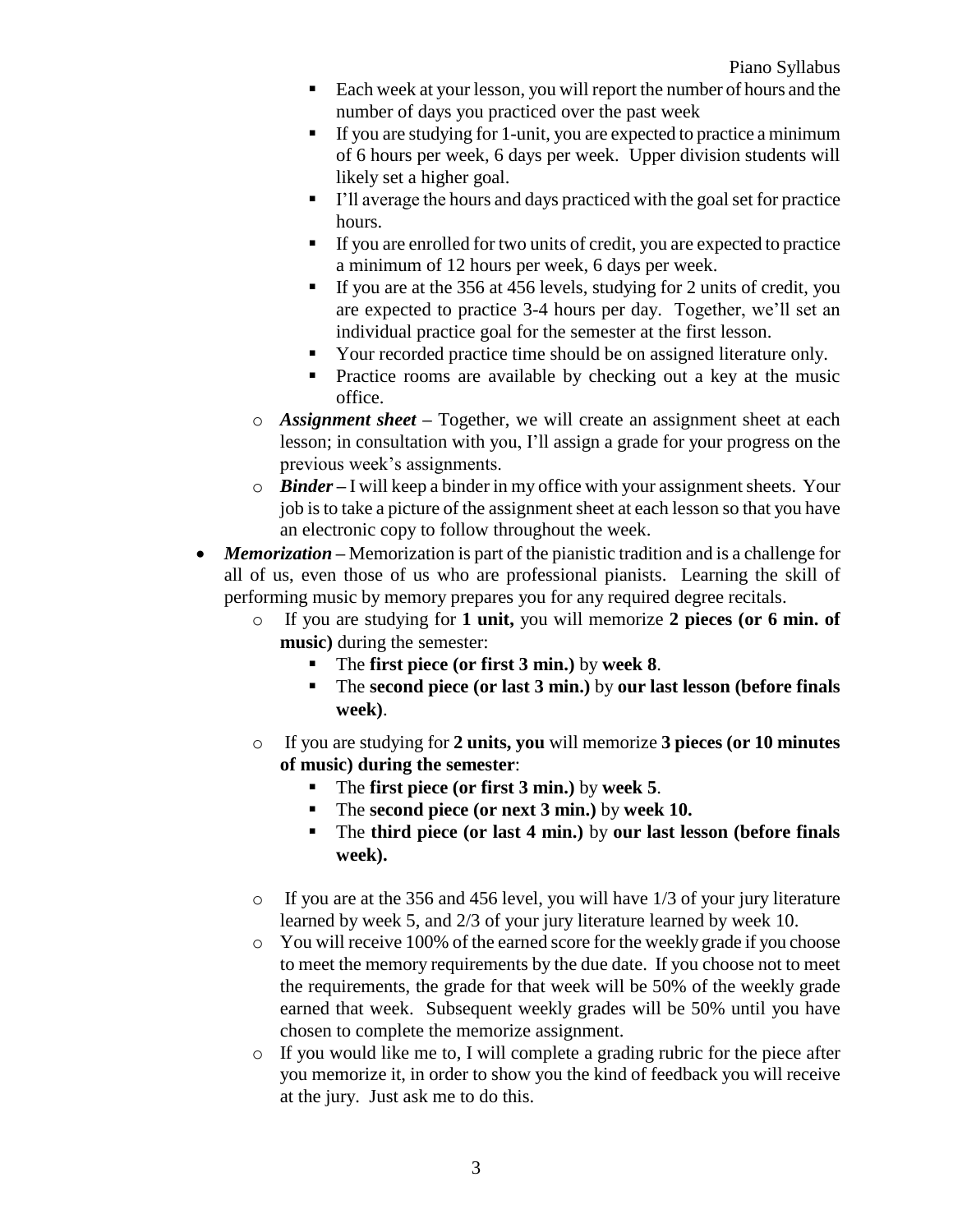- *Piano forum* Forum enables you to perform and to hear others perform. It allows you to "try out" pieces, to test memory and to perform a piece repeatedly to gain confidence with memory and stage presence. I encourage you to perform often and to repeat pieces so that you can get comfortable in performing them.
	- o We have Forum each Monday from 4-5 (except when there are student recitals)
	- o You need to attend the **ENTIRE CLASS.**
	- o You must attend 7 piano forums if you are a music major whose primary performance area is piano. Other students must attend 3 forums.
	- o If you choose to miss two of the required number of forums, it will count as a missed lesson.
	- o If you miss four of the required number of forums, it will count as two missed lessons.
	- o If you miss six of the required number of forums, it will count as three missed lessons.
	- o Music majors must perform on at least one forum.
- *Performances -* Performing takes practice to create confidence.
	- o Student Recitals Each music major must perform on a student recital once per semester in their major performing area. If you choose not to perform on a student recital, it will count as **two** missed lessons. Please choose your performance dates at the first lesson. **See dates on forum schedule.**
	- o Performances of Repertoire Pieces Piano emphasis students need to perform each piece by memory:
		- 3 times before a student recital performance, and
		- 5 times before a jury performance (except for the piece memorized at week 15).
		- Be creative! Possible performances might be at piano forum, for friends or family or at an off-campus event.
	- o *Competition/Community service* We are sent to serve and represent God's kingdom and PLNU in our community. If you choose not to complete this service or competition requirement, it will count as a missed lesson.
	- o Competition Piano performance majors who are sophomores or above MUST participate in a competition this semester unless this is your first semester of study in this studio. Other music majors whose primary area in piano may elect to perform in a competition or to complete the community service requirement.
	- $\circ$  Community service This requirement requires  $\frac{1}{2}$  day of community service in a music teacher event this semester unless you compete in a competition. Please plan two weeks in advance. Do not call the organizer the day before the event and expect to be accommodated; this is not professional and does not reflect the values of our PLNU community.

## **For possibilities, see:**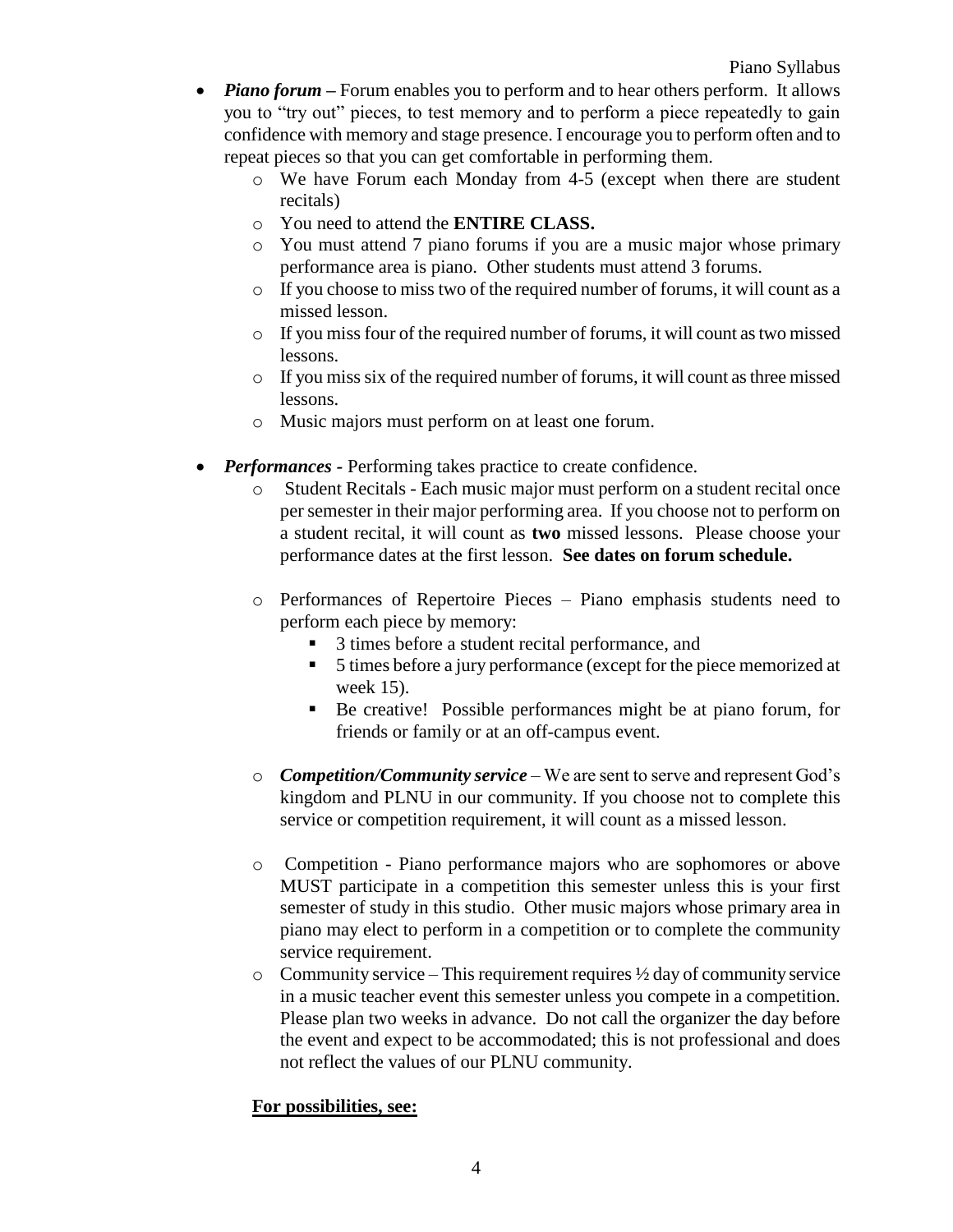- **CAPMT1.org/events.php**
- **SanDiegoMTAC.com**
- *Attendance* **-** Attendance, as is obvious by the grading criteria above, is very important in private piano. According to the *Catalog*, whenever the number of accumulated absences in a class, for any cause, exceeds ten percent of the total number of class meetings, the faculty member has the option of filing a written report to the Vice Provost for Academic Administration which may result in de-enrollment, pending any resolution of the excessive absences between the faculty member and the student. If more than 20 percent of the total number of class meetings is reported as missed (three weeks or longer in a semester-long course), the faculty member or Vice Provost for Academic Administration may initiate the student's de-enrollment from the course without advance notice to the student. For full details, see:

[http://catalog.pointloma.edu/content.php?catoid=8&navoid=864#Class\\_Attendance](http://catalog.pointloma.edu/content.php?catoid=8&navoid=864%23Class_Attendance)

- o Based on information above, here is a summary of what counts as absences:
	- $3$  tardies  $= 1$  absence
	- $\blacksquare$  missing piano forum
	- $\blacksquare$  missing your community service opportunity or competition
	- $\blacksquare$  missing a required student recital performance
- o Here's grace: You will **not** be penalized for the first absence; this allows for a sick day or personal day (I suggest saving this absence just in case you do get sick).
- o If you are absent twice (two weeks of lessons) or have the equivalent of 2 absences (see forum, volunteer and performance guidelines above), you'll lose one letter grade
- o If you are absent 3 times (3 weeks of lessons or the equivalent), you'll lose 2 letter grades.
- o I don't make up any lessons (except when I'm gone). But, you may change lesson times with someone else on a week you need to be absent.

## *Jury exam*

- o **JURY DATE IS MONDAY, DECEMBER 14.**
- o If you are a music major whose primary performing area is piano, you are required to take a jury at the end of each term according to the requirements in the *Catalog*.
- o Important: Failure to take a required jury will result in course failure.
- $\circ$  The final grade I assign must be no more than one grade higher or lower than the jury grade.
- *Grading scale* The following percentage scale will be used in figuring grades:

| $93-100\% = A$    | $90-92\% = A$   |
|-------------------|-----------------|
| $87 - 89\% = B +$ | $83 - 86\% = B$ |
| $80 - 82\% = B$   | $77-79\% = C +$ |
| $73 - 76\% = C$   | $70-72\% = C$   |
| $67-69\% = D+$    | $63-66\% = D$   |
| $60-62\% = D$     | $0-59\% = F$    |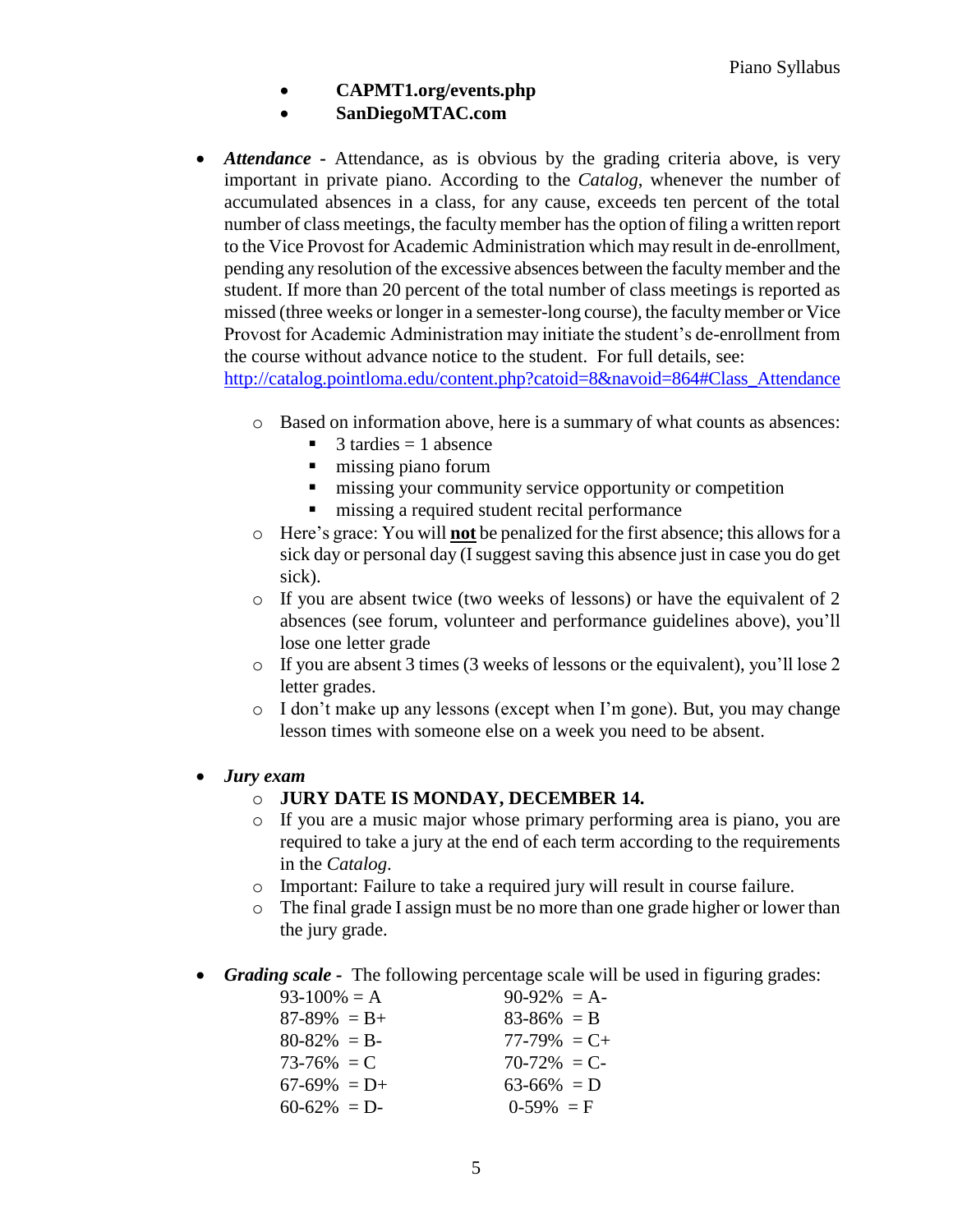- 13. CLASSROOM ATTIRE: Thank you for trying to help those around you focus on their work by dressing in a way that you believe would be pleasing to Christ.
- 14. INSTRUCTOR AVAILABILITY: I'll be available during the office hours listed on page 1. Making an appointment when possible will help you ensure that I am available for you. You may arrange other if the listed times are impossible.
- 15. FERPA POLICY: In compliance with federal law, neither PLNU student ID nor social security number should be used in publically posted grades or returned sets of assignments without student written permission. This class will meet the federal requirements by (each faculty member choose one strategy to use: distributing all grades and papers individually; requesting and filing written student permission; or assigning each student a unique class ID number not identifiable on the alphabetic roster.). Also in compliance with FERPA, you will be the only person given information about your progress in this class unless you have designated others to receive it in the "Information Release" section of the student portal. See Policy Statements in the undergraduate student catalog.
- 16. ACADEMIC ACCOMMODATIONS. All students are expected to meet the standards for this course as set by the instructor. However, students with learning disabilities who may need accommodations should discuss options with the instructor during the first two weeks of class and provide approved documentation and verification of need. The Academic Support Center is available to students for a variety of tutorial needs.

## 17. FORUM/STUDENT RECITAL SCHEDULE

- 9/1 Barbecue at Dr. Labenske's home: 828 Temple St. San Diego, CA 92106 Phone: (619) 602-1690
- 9/7 LABOR DAY no forum
- 9/14 Forum Crill Hall
- 9/21 Studios Meet Separately: Labenske: Parlor Martin: CMC115 or Studio
- 9/28 Forum Crill Hall
- 10/5 Student Recital 1
- 10/12 Forum Crill Hall
- 10/19 Studios Meet Separately: Martin: Parlor Labenske: CMC214 (Studio)
- 10/26 Forum Crill Hall
- 11/2 Student Recital 2
- 11/9 Crill Hall
- 11/16 Studios Meet Separately: Labenske: Parlor Martin: CMC or Studio
- 11/23 Student Recital 3
- 11/30 Forum Crill Hall (CMC115)
- 12/7 Student Recital 4
- 12/9 Piano Proficiency Exam (music majors only) Wednesday afternoon (sign up for a time)
- 12/12 Final Studio Class at Dr. Labenske's home (required) Time: \_\_\_\_\_\_\_

## 18. BIBLIOGRAPHY

Bernstein, Seymour. *With Your Own Two Hands*. (786.3 B531w)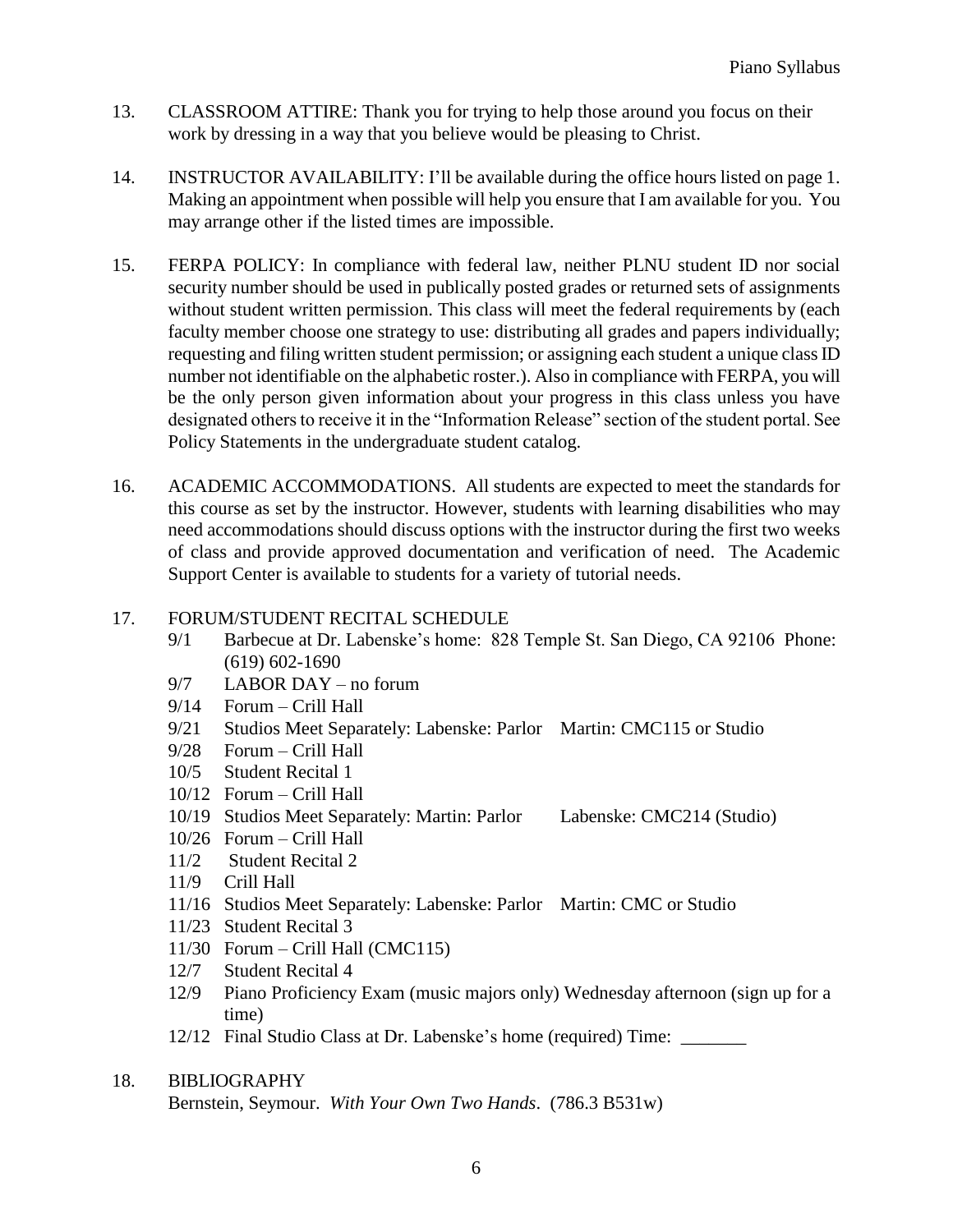- Camp, Max. *Developing Piano Performance.* Chapel Hill, NC: Hinshaw Music, Inc., 1981. (786.3/C186d)
- Gerig, Reginald. *Famous Pianists and Their Technique*. New York: Robert B. Luce, Inc., 1974. (786.21;G369f)
- Gillespie, John. *Five Centuries of Keyboard Music*. New York: Dover Publications, Inc., 1965. (786.409/G478f)

Gordon, Stewart. *Etudes for Piano Teachers*. New York, Oxrford University Press, 1995. (786.21 G665e)

Gordon, Stewart. *A History of Keyboard Literature.* New York: Schirmer Books, 1995. (786 G665h)

Green, Barry. *The Inner Game of Music*. Garden City, NY: Anchor Press, 1986. (781.63/G794i)

Hinson, Maurice. *Guide to the Pianist's Repertoire*. Bloomington, IN: Indiana University Press, 1973. (786.4/H665g3)

Klickstein, Gerald. *The Musician's Way.* New York: Oxford UP, 2009.Lhevinne, Josef. *Basic Principles in Piano Forte Playing*. New York: Dover Publications, Inc., 1972. (786.3/2689b)

- Sandor, Gyorgy. *On Piano Playing*. New York: Coleman Ross Company, Inc., 1961. (786.3/W594i2)
- Whiteside, Abby. *Indispensables of Piano Playing*. New York: Coleman Ross Company, Inc., 1961. (786.3/W594i2)

#### **OTHER RESOURCES (located in Media Services)**:

True, Nelita. *Portrait of a Pianist-Teacher*. (VC 0977)

True, Nelita. *The Studio Lesson.* (VC 0978)

True, Nelita. *Technique through Listening.* (VC 0979)

# **Syllabus Summary**

- **1. Music: Purchase your own; order immediately.**
- **2. Piano Forum: Attendance is required.**
- **3. Grade based on:**
	- o **weekly grade (assignment sheets and practice hours/days).**
	- o **memorization schedule.**
	- o **jury.**
	- o **forum attendance.**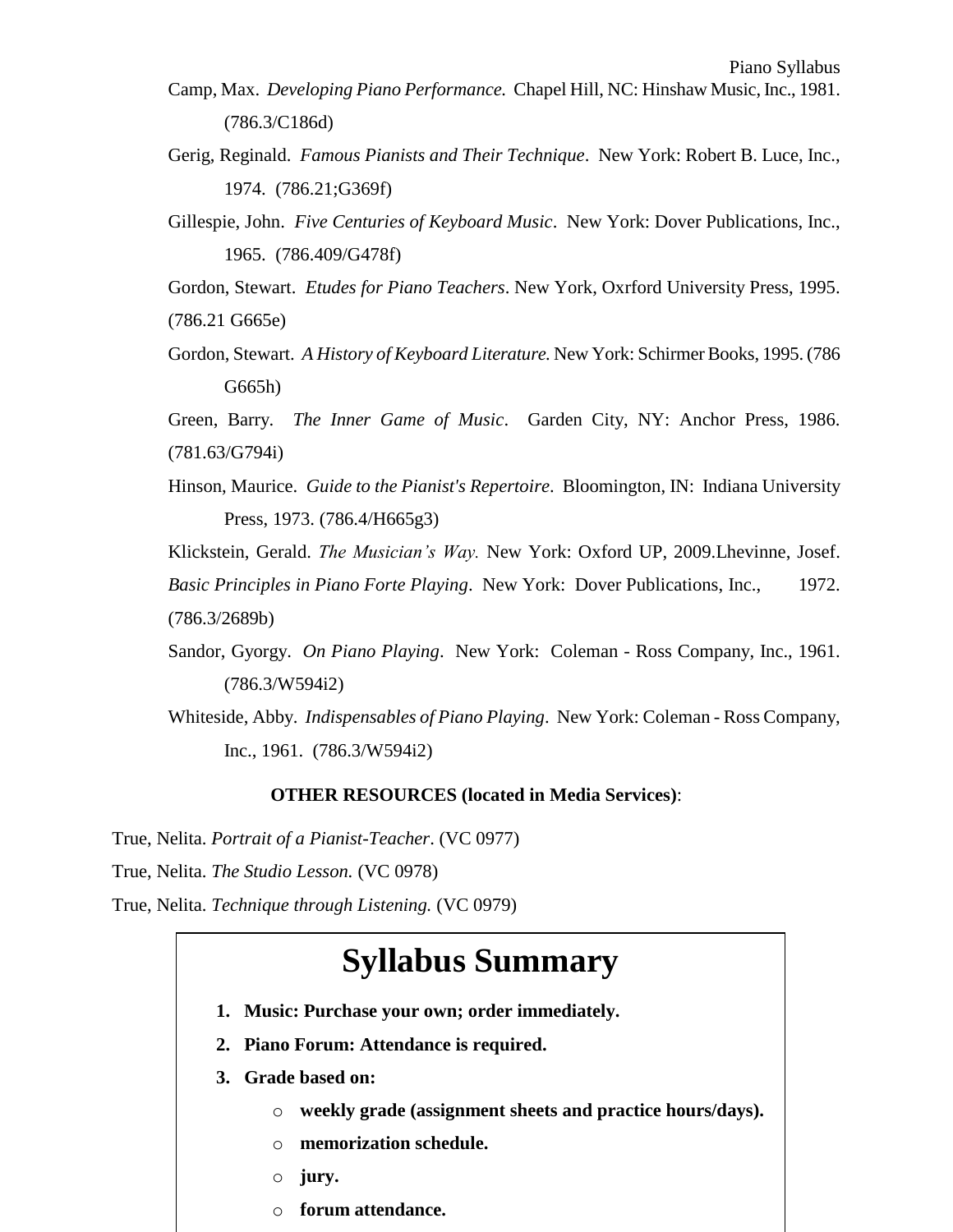## **Piano Juries –** Revised 1/12/15

#### **I. Technical Requirements**

#### MUA 156

Semester 1: all major scales, 4 octaves two hands in parallel motion in sixteenth notes, quarter = 60 for non-recital degrees, quarter = 100 for performance and music education majors (piano emphasis)

Semester 2: all major and minor (harmonic and melodic) scales, 4 octaves two hands in parallel motion in sixteenth notes, quarter = 80 for non-recital degrees, quarter = 120 for performance and music education majors (piano emphasis)

#### MUA 256

Semester 1: all major key arpeggios (major triads in root position, inversions and their dominant sevenths) 4 octaves two hands in parallel motion in sixteenth notes, quarter  $= 60$  for non-recital degrees, quarter  $=$ 88 for performance and music education majors (piano emphasis)

Semester 2: all major and minor key arpeggios (major and minor triads in root position, inversions, their dominant and fully-diminished sevenths in root position) 4 octaves two hands in parallel motion in sixteenth notes, quarter = 72 for non-recital degrees, quarter = 104 for performance and music education majors (piano emphasis)

#### MUA356

Semester 1: select an etude from MTAC Certificate of Merit Advanced Level list (see attached) Semester 2: No technical requirement

#### *MUA 456*

No technical requirement

- **II. Time and Repertoire Requirements (all repertoire must be memorized)**
	- *Music majors meeting degree requirements and piano scholarship students must take juries except in the semester of a degree recital.*
	- *Students who have completed their degree requirements and who are not on scholarship do not have to take a jury. Note: Students must take a jury in order to have MUA 156, 256, 356 or 456 count towards their degree.*
	- *Students who are not required to take 2-units of private piano and do not wish to meet the jury requirements of the 256, 356 or 456 levels may enroll for 1-unit at their assigned level and meet the specified jury requirements and then enroll for a 2nd unit at the 156 level.*

#### MUA156

Semester 1: 10 minute jury slot for all students; *2 contrasting pieces*

#### Semester 2:

- 10 min. jury slot for 1 unit of registration; 2 contrasting pieces
- *15 min. jury slot for 2 units of registration; 10 minutes of repertoire*

#### MUA256

- 10 min. jury slot for 1 unit of registration; 2 contrasting pieces.
- 15 min. jury slot for 2 units of registration; 15 min. of repertoire